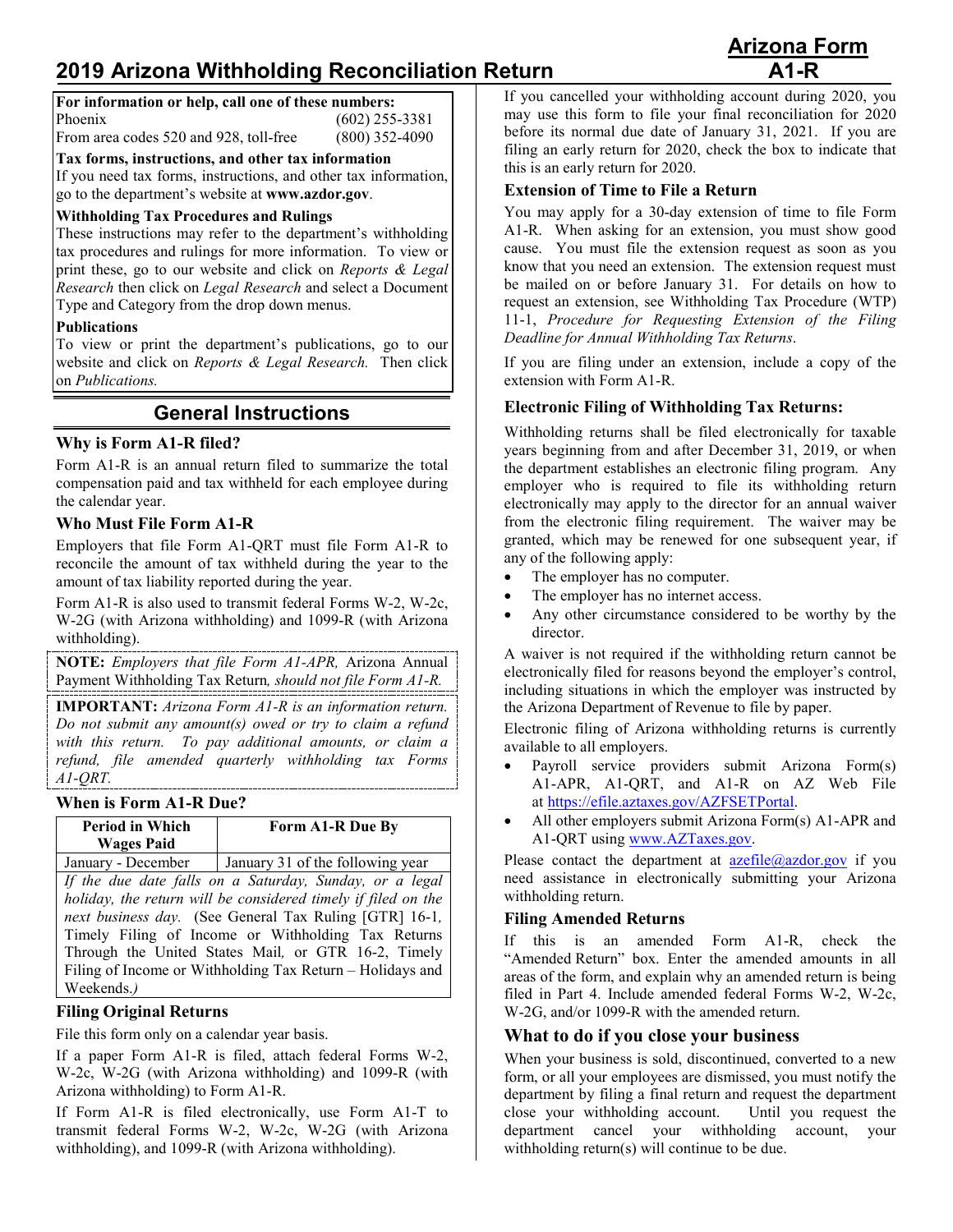#### **To file your final A1-R:**

- Check Box C if you are submitting this form during calendar year 2020 due to an account cancellation during 2020.
- Check Box D if you are cancelling your withholding account due to a merger or acquisition and the surviving employer is filing Forms W-2.
- Complete the remainder of the return to reconcile your Arizona income tax withholding liability for the year in which your account was closed.

Include state copies of Forms W-2, W-2c, W-2G (with Arizona withholding), and 1099-R (with Arizona withholding).

#### **Penalties**

This form is an information return. The penalty for failing to file, filing late (including extensions) or filing an incomplete return is \$100 for each month or fraction of a month, that the failure continues. The maximum penalty is \$500.

## **Sending Federal Forms W-2, W-2c, W-2G (with Arizona withholding), and 1099-R (with Arizona withholding) to the Department**

An employer may send federal Forms W-2, W-2c, W-2G (with Arizona withholding), and 1099-R (with Arizona withholding) to the department by attaching paper copies or optical media to Form A1-R.

**NOTE:** *Only Forms 1099-R that indicate Arizona income tax was withheld are required to be submitted to the department.*

If the employer is filing a paper Form A1-R, it must send federal Forms W-2, W-2c, W-2G, and 1099-R (either paper copies or optical media) to the department with Form A1-R.

If the employer is electronically filing Form A1-R, it must send federal Forms W-2, W-2c, W-2G, and 1099-R (either paper copies or optical media) to the department using Form A1-T.

**NOTE:** *If you filed Form A1-R electronically, do not include a paper copy of Form A1-R with the CD-ROM or DVD (CD/DVD) containing optical media. Instead, submit the CD/DVD with Form A1-T.*

#### **Optical media**

Label the CD/DVD with the employer's name, EIN, calendar year and Form W-2 or Form 1099-R (or both, whichever applies). If the CD/DVD is password protected, note that on the label and indicate the email address from which you will be sending the password to the department. Email the password separately to MediaLibrarian@azdor.gov. Include "Form W-2" or "Form 1099" (or both, whichever applies) in the subject line of the email. In the body of the email, include the same information that is on the CD/DVD label.

#### **The department will not return or copy any CD/DVD**.

Employers submitting the information on CD/DVD should secure the CD/DVD in a hard case and include it with Form A1-R or Form A1-T.

For more details on sending in federal forms using optical media, see the department's publication, Pub. 701, *Optical Media Reporting*.

**CAUTION:** *The employer submits the CD/DVD at its own risk. If the department cannot access the information on the CD/DVD for any reason, the employer may need to provide the information again.* 

## **Specific Instructions**

### **Part 1 – Taxpayer Information**

All returns, statements, or other documents filed with the department must have the taxpayer's EIN indicated on them. Employers who fail to include their EIN may be subject to a penalty.

### **Employer Information**

Enter the employer's name, EIN, address, and telephone number in the spaces provided.

If the employer has a foreign address, enter the information in the following order: city, province or state, and country. Follow the country's practice for entering the postal code. **Do not abbreviate the country's name.**

#### **Check Boxes:**

#### **A. Amended Return**

If this is an amended Form A1-R, check Box A, "Amended Return". Explain why you are amending the return in Part 4. Include the corrected copies of Forms W-2, W-2c, W-2G (with Arizona withholding), and 1099- R (with Arizona withholding) with your amended Form A1-R.

#### **B. Address Change**

If you had an address change since you last filed Form A1-R, check Box B, "Address Change" and enter your current address in Part 1.

### **C. Early-Filed Return**

Check Box C if you cancelled your withholding account during 2020 and are filing your final return during 2020.

#### **D. Cancellation Due to Merger or Acquisition**

Check Box D if you cancelled your withholding account due to a merger or acquisition and the surviving employer is filing Forms W-2.

#### **E. Surviving Employer is Filing Form A1-R**

Check Box E if Form A1-R is being filed by the surviving *employer and the amount on line 1 is less than the amount on line 10* because the difference was remitted by the predecessor employer. Also, enter the predecessor Also, enter the predecessor employer name and EIN in the spaces provided.

## **Part 2 – Federal Transmittal Information**

## **Line 1 –**

Enter the total Arizona income tax withheld from Arizona wages paid to employees for 2019. This amount must be the same as shown on federal Forms W-2, W-2c, W-2G, or 1099- R.

## **Line 2 –**

Enter the total Arizona wages paid to employees for 2019.

#### **Line 3 –**

Enter the number of employees paid Arizona wages in 2019.

#### **Line 4 –**

Enter the total number of federal Forms W-2, W-2c, W-2G, or 1099-R submitted to the department.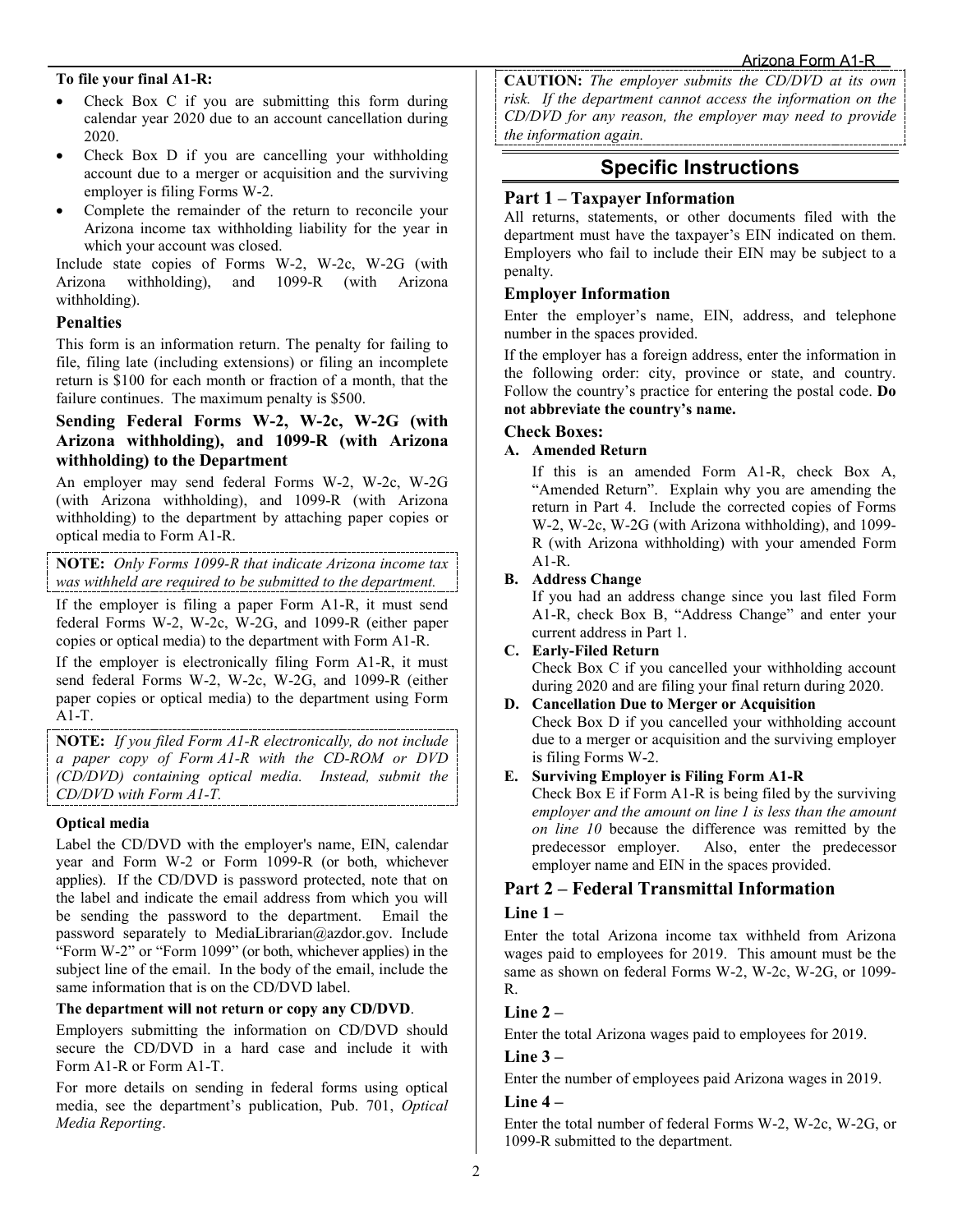#### **Line 5 –**

Form A1-R is an information return. An information return that is incomplete or filed after its due date (including extensions) is subject to a penalty of \$100 for each month or fraction of a month, that the failure continues, up to a maximum penalty of \$500. If the employer files this return after its due date (including extensions), enter the amount of the penalty on this line.

### **Payment of Tax, Penalties, and Interest**

The entire amount of tax, penalties, and interest is due by the original due date of the return.

#### **Electronic Funds Transfer (EFT)**

Employers whose Arizona withholding tax liability for the 2019 calendar year was \$10,000 or more must make Arizona withholding tax payments using EFT.

Employers required to make withholding tax payments by EFT must complete the department's electronic funds transfer authorization agreement at least 30 days prior to their first transaction. Go to AZTaxes.gov to register. Click "Enroll to File and Pay Online." Complete the New User Registration form as directed.

Employers whose Arizona withholding tax liability for the 2019 calendar year was less than \$10,000 may pay by check, e-check, money order, or credit card. Or, they may elect to participate in EFT. Participants in the program must complete the department's EFT authorization agreement at least 30 days prior to their first transaction.

**NOTE:** *For additional information on electronic funds transfer, refer to A.R.S. § 42-1129 and the related Arizona Administrative Code rules (A.A.C. R15-10-301 through R15-10-307) for detailed information.*

#### **Check or Money Order**

Employers not required to make payments by EFT, make checks payable to Arizona Department of Revenue. Include the employer's EIN on the front of the check or money order. *Include the check or money order with the return*.

#### **Internet Payments**

Employers must be registered with the department before they can pay taxes online. Go to [www.AZTaxes.gov](http://www.aztaxes.gov/) to register and make payments over the Internet.

#### **Electronic payment from checking or savings account**

Payments can be made electronically from a checking or savings account. Go to [www.AZTaxes.gov](http://www.aztaxes.gov/) and choose the e-check option. There is no fee to use this method. This payment method will debit the amount from the specified checking or savings account on the date specified. If an electronic payment is made from a checking or savings account, a confirmation number will be generated. Please keep this confirmation number as proof of payment.

#### **Credit card payment**

Payments can be made by American Express, Discover, MasterCard, or Visa credit cards. Go to [www.AZTaxes.gov](http://www.aztaxes.gov/) and choose the credit card option. This will take you to the website of the credit card payment service provider. The service provider will charge a fee based on the amount of the tax payment.

The service provider will disclose the amount of the fee during the transaction and you will be given the option to continue or cancel. If you accept the fee and complete the credit card transaction, a confirmation number will be generated. Please keep this confirmation number as proof of payment.

## **Part 3 – Annual Summary of Amounts Reported on 2019 Arizona Forms A1-QRT**

#### **Lines 6 through 10 –**

On lines 6 through 9, enter the amount of tax reported on Form A1-QRT for each quarter. Add the amounts on lines 6 through 9 and enter the total on line 10. The amount entered on line 10 should equal the amount reported on line 1.

If you are filing Form A1-R as a surviving employer (as a result of a merger or acquisition), and the amount on line 1 is more than the amount on line 10 because amounts were remitted by the prior employer, check the box near the top of Form A1-R to indicate that. Also, enter the name and EIN of the predecessor employer in the space provided.

## **Part 4 – Explain Why an Amended Form A1-R is Being Filed**

If this is an amended return, explain why you are amending Form A1-R.

#### **Underpayment of Tax for 2019**

If you find that you have underpaid your tax for 2019, you must file an amended Form A1-QRT for each quarter for which there was an underpayment.

You must send in a separate payment with each amended Form A1-QRT. The department will calculate the amount of interest and any applicable penalties and send a billing notice after the amended return is processed.

#### **Overpayment of Tax for 2019**

If you find that you have overpaid your tax for 2019, you must file an amended Form A1-QRT for each quarter for which there was an overpayment.

An overpayment will first be applied to any unpaid tax. This may include tax due for another tax type. If the overpayment is more than any unpaid tax, or if the employer does not have an unpaid balance of tax, a refund will be issued. A refund will not be issued once the overpayment is applied to a tax liability.

## **Where to Mail Form A1-R**

Mail Form A1-R along with Forms W-2, W-2c, W-2G (with Arizona withholding), and 1099-R (with Arizona withholding) to:

Arizona Department of Revenue PO Box 29009 Phoenix, AZ 85038-9009